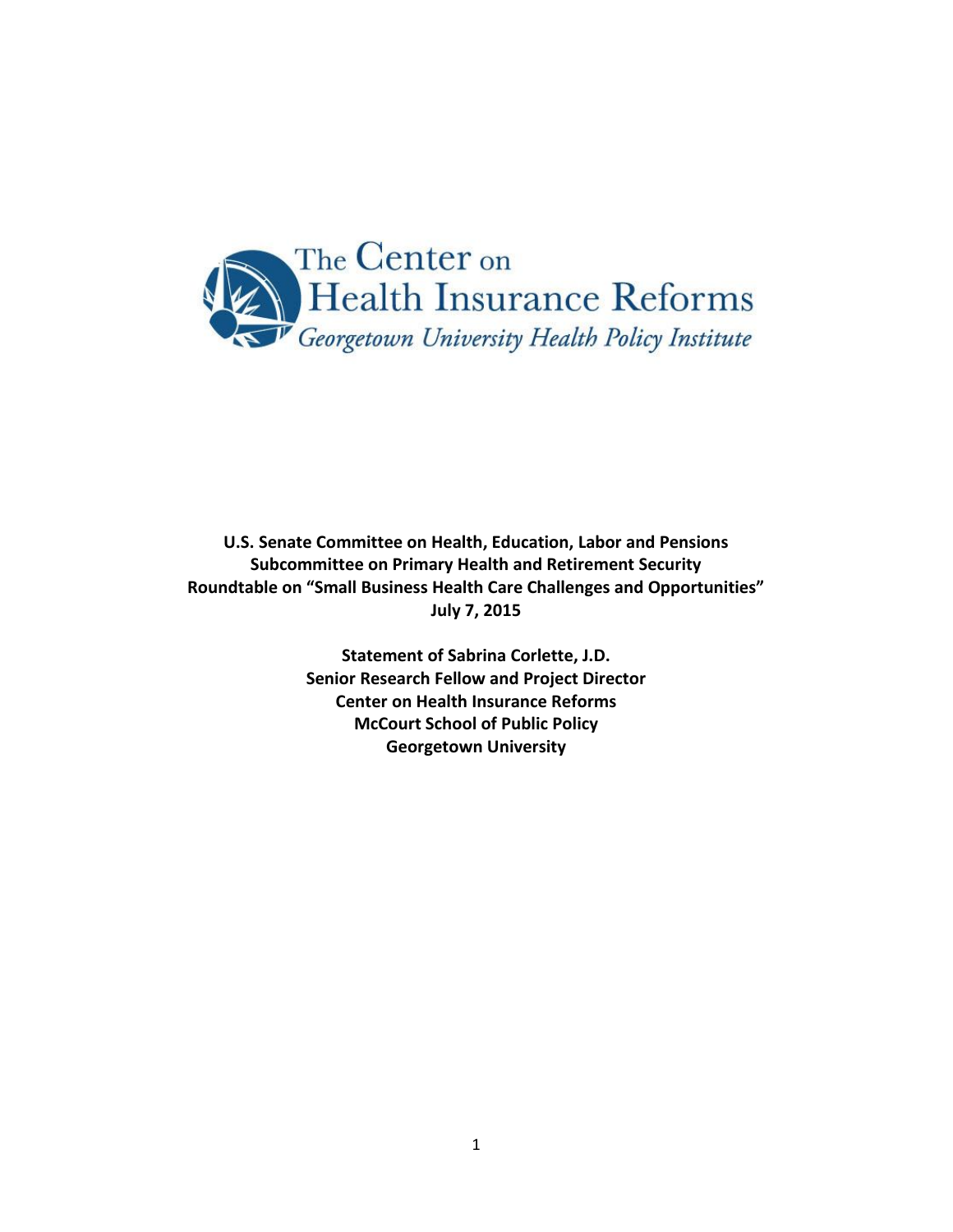Chairman Enzi, Ranking Member Sanders, thank you for the opportunity to participate in today's roundtable discussion of issues confronting the small business health insurance market. The three questions you've asked us to discuss today can help you and your colleagues hone in on policies to help support small businesses' efforts to recruit and retain healthy and productive workers at an affordable cost.

# *What is the current status of the health insurance market for small businesses, specifically plan options and costs in the small group market?*

For a number of years now, employer-sponsored insurance has been eroding, and the decline has been more pronounced among small businesses. Small business owners have long struggled with high and often volatile premium costs relative to large businesses, a lack of market power when negotiating premiums, and high administrative costs associated with covering a small number of workers. In addition, minimum participation requirements used by insurers to safeguard against adverse selection used to mean that small employers often could offer only one plan and had to contribute a hefty portion of employees' premiums in order to encourage enough employees to enroll in the plan. These pressures have contributed to the steady decline in the number of small businesses offering coverage, from 44.5 percent in 2002 to 35.2 percent in 2012, leaving their employees disproportionately more likely to be uninsured compared to larger firms. Furthermore, even small business workers who were fortunate enough to receive insurance have historically had less generous coverage than their large business peers and have faced significantly higher deductibles and lower employer contributions for dependent coverage. Small employers have also been less likely to offer their employees a choice of insurers or plans. $<sup>1</sup>$ </sup>

The small group market provisions of the Patient Protection and Affordable Care Act (ACA) were designed with the goal of making it easier for small businesses to offer adequate and affordable coverage to their employees. Key pillars of the strategy included changes to insurance rules, which for example broadened risk pooling for small businesses and ensured that minimum participation requirements do not have to be a barrier to small firms offering coverage to their workers. In addition, the new "SHOP" marketplaces offer small businesses a range of group health plans, including the ability for employees to choose their own plan.

# *What tools and options are available and useful for small employers to offer some assistance to their employees?*

In many ways, small employers have some of the most coverage options of any other group, and their options have expanded under the ACA. The can choose to offer coverage or not,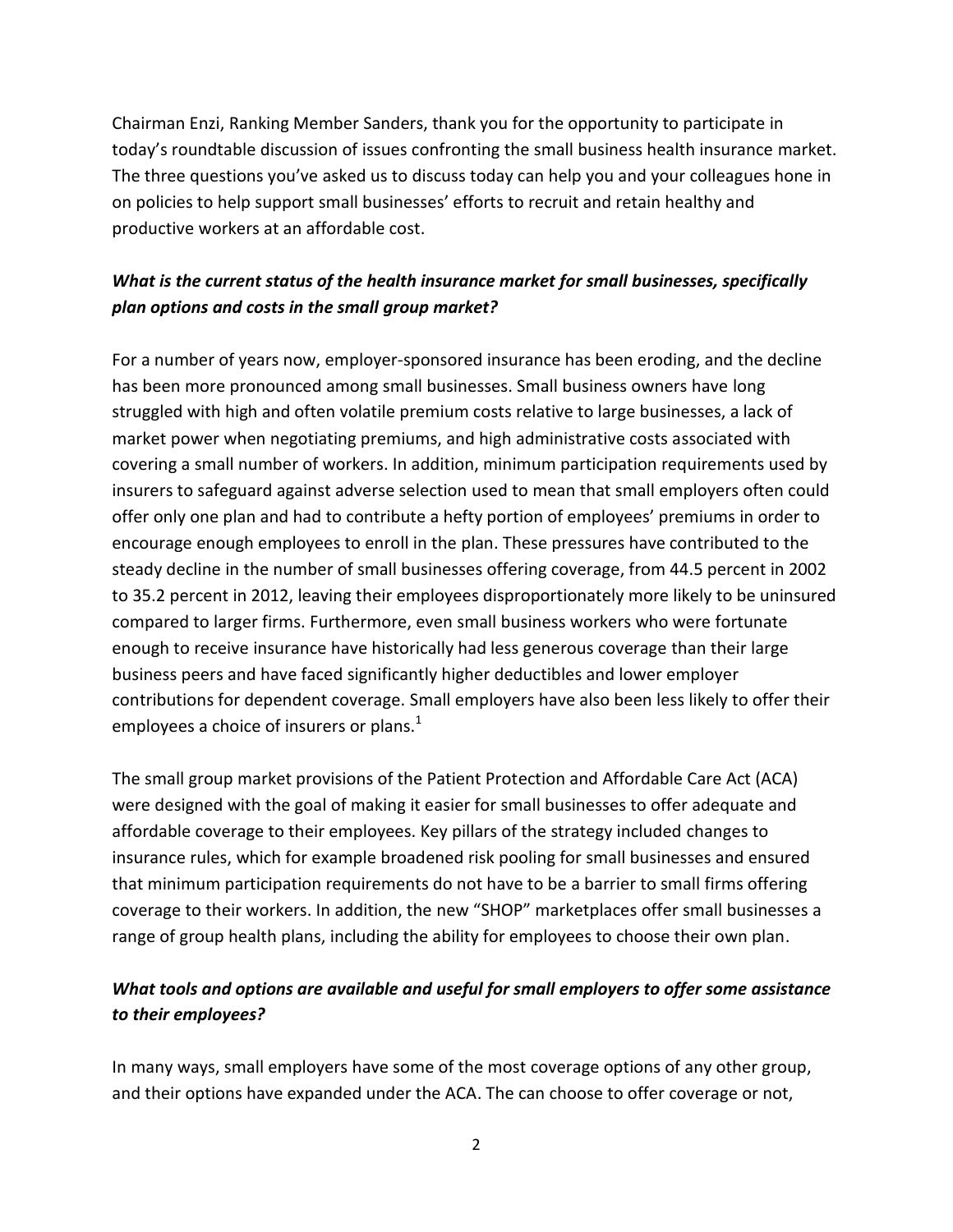without facing a penalty. They can choose whether or not to enroll in the SHOP, in a private exchange, or directly with an insurer. They can also decide whether to offer their employees a choice of plans, and, through the SHOP or a private exchange, set a defined contribution level.

The ACA created new options and insurance standards in order to address some of the most glaring problems with small business coverage, including unpredictable premium increases because of changes in an employer group's health status, limited benefits, pre-existing condition benefit exclusions, and high out-of-pocket costs. Consistent with the changes effected for the individual market, the small group insurance reforms thus included new rating rules prohibiting variation in premiums based on health status, required minimum essential health benefits and first-dollar coverage of approved preventive services, ended limits or exclusions from plan benefits based on pre-existing conditions, and capped enrollees' annual out-of-pocket liability.

In addition, insurers offering products in the small group market are now required to set rates using a single state-wide risk pool that includes both healthy and sick enrollees across all of their small group plans in the state. Small employers can also avoid having to meet minimum participation and contribution thresholds if they obtain coverage during an open enrollment period running from November to December each year.

### New Options for Small Employers

### *SHOP marketplaces and tax credits*

The ACA created the Small Business Health Options Program (SHOP) to provide new, statebased exchanges, or marketplaces, where small businesses can more easily shop for health insurance.<sup>2</sup> Responding to small business owners' concerns about their inability to give employees a choice of health plans, $3$  SHOPs are designed to provide an "employee choice" option. As envisioned, instead of having to make a "one size fits all" plan decision for their employees, the employer sets its contribution level and lets each employee choose the plan that best suits his or her needs.

With few exceptions, the SHOPs have been slow to get off the ground and enrollment has been low.<sup>4</sup> During the first year of operation, only a minority of states had the technical capability to offer on-line enrollment, and fewer still prioritized the SHOP in their marketing and outreach campaigns.<sup>5</sup> In addition, mandatory implementation of employee choice was delayed in both 2014 and 2015, resulting in uneven rollout of this option across states. This year, 32 states are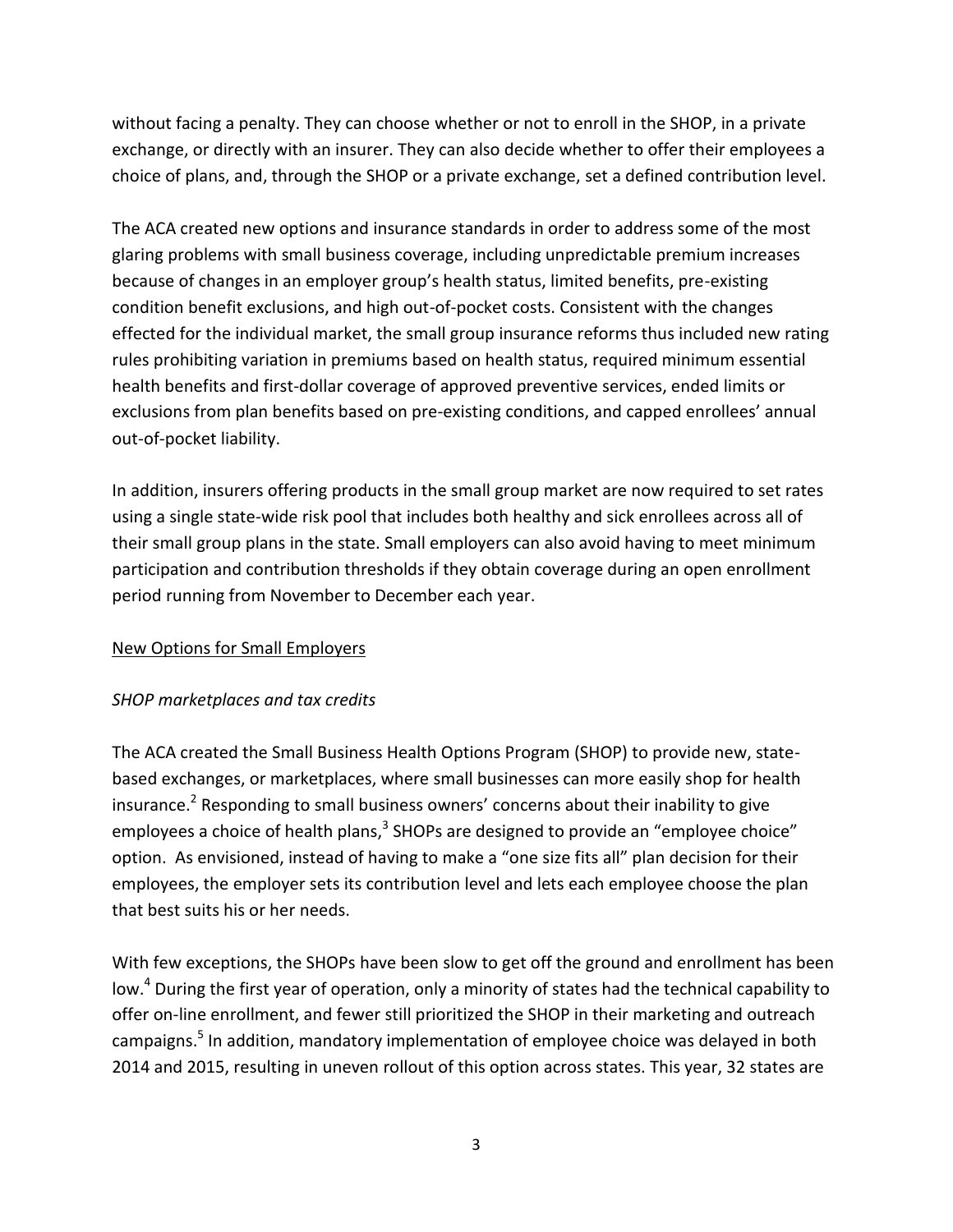providing some form of employee choice; the feature is expected to be available nationwide in  $2016.<sup>6</sup>$ 

A growing number of private exchanges offer another entrée into the market, generally allowing one-stop shopping, defined contributions and employee choice, much like the SHOPs.<sup>7</sup> These exchanges may be run by insurance carriers, insurance brokers, or in some cases by employee benefit firms.

The ACA also included small business premium tax credits to help make insurance more affordable for some very small employers with moderate-income workers. These tax credits are available only to businesses that enroll through the SHOP, and only through 2016. To date, few small businesses have made use of these credits, likely due to the narrow and complex eligibility requirements and relatively low credit amounts.

### *Non-compliant plans*

Under the ACA reforms, many small employers – and their employees – will benefit from the new rating and benefit standards and cost-sharing protections. Others, particularly those with younger and healthier workers, may face premium increases as they are brought into a single risk pool that includes older and sicker workers. Several alternative coverage options currently enable such employers to circumvent the single risk pool, leaving the higher-risk people who remain in the pool to face higher premiums than would otherwise have been the case and threatening the long-term viability of the small group market.

Many small group plans are exempt from the ACA market reforms. Some are considered "grandfathered" because they were in existence before the law was passed in 2010 and have not made significant changes to benefits. $8$  Over time, the importance of grandfathered plans is expected to diminish as benefits and cost-sharing are inevitably updated. Other small group plans were granted a reprieve under a transitional rule that allows small employers and individuals to remain on the health plans in which they were enrolled before the ACA reforms went into effect in 2014 $^9$  – the so-called "grandmothered" or transitional plans. Not all states implemented these transitional rules, and some required small employers to transition to ACAcompliant plans in 2014.<sup>10</sup> While comprehensive data on how many small employers have remained on their pre-ACA plans are lacking, anecdotal evidence suggests a good many did.<sup>11</sup> In most states, these employers will be permitted to hang onto their old plans until October 1, 2016 (for coverage extending into 2017).<sup>12</sup> If, as expected, it is mainly employers with younger, healthier workers that are remaining in transitional plans, the risk pool for ACA-compliant small group plans and the SHOP exchanges is likely less healthy than it otherwise would have been,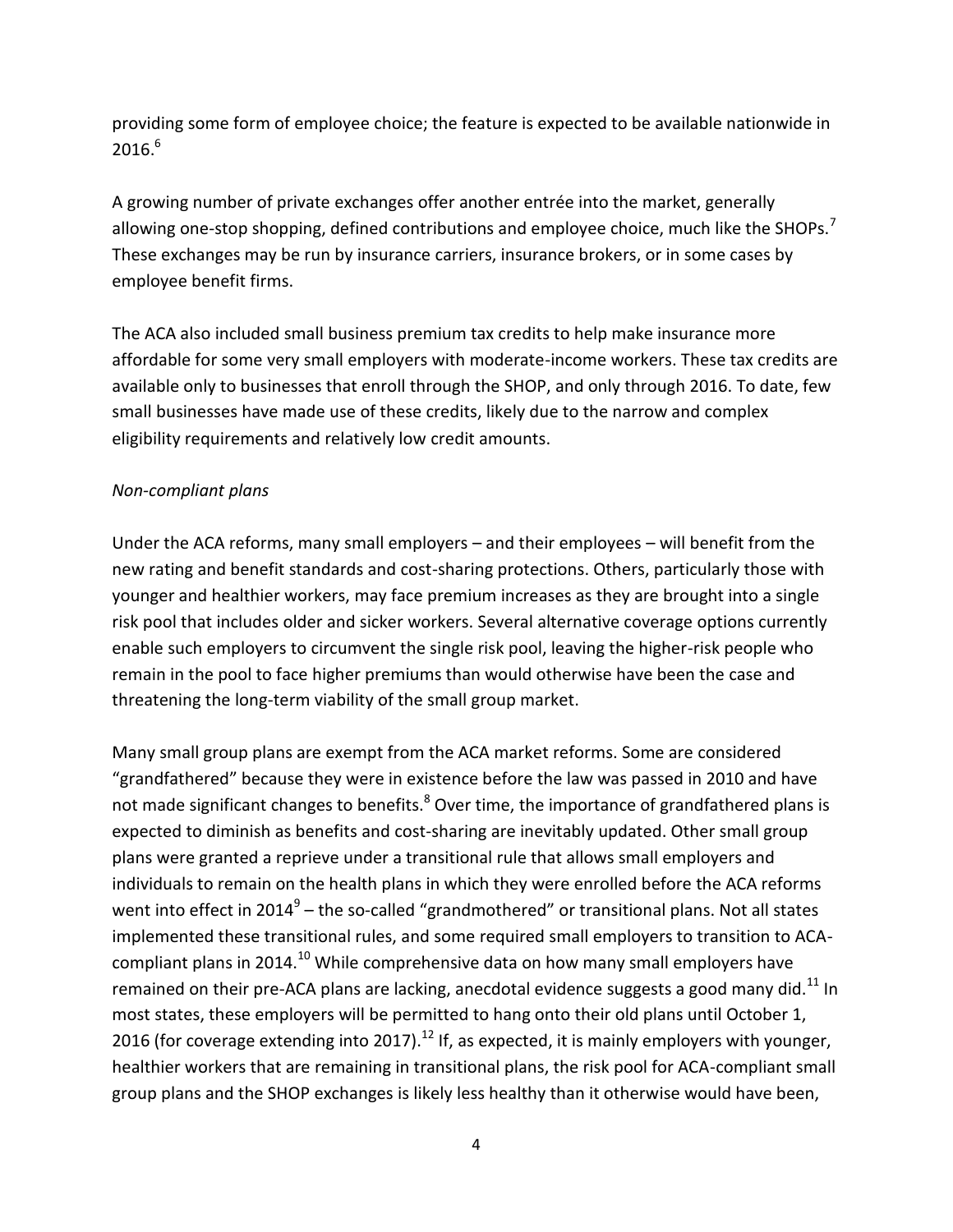putting upward pressure on premiums for employers on these plans in the short term. However, as healthy groups transition off their pre-ACA plans, the overall risk profile of the small group market should stabilize.

# *Self-funding*

Small employers with healthy groups may also find it tempting to self-fund coverage, meaning that they bear the risk of employees' medical claims. As with the non-compliant plans, such a move exempts them from many of the ACA's rating and benefit reforms and could help lower their costs, at least initially. However, self-funding can also pose significant financial risks for employers and is usually accompanied by a reinsurance or stop-loss policy to cover unexpectedly large claims. Increasingly, these stop-loss policies are incorporating very low thresholds (or attachment points) above which claims are covered; self-funding employers purchasing these policies can mimic traditional health insurance while avoiding health insurance regulations. Researchers have projected that use of such low-risk stop-loss policies can lead to large premium increases for employers remaining in the regulated small group market, $^{13}$  undermining stability. A few states have moved forward to protect their small group market from the risks of self-funding, primarily through the regulation of very low-attachment point stop-loss coverage.

At this time, there is limited evidence that small employers are transitioning to self-funding in significant numbers.<sup>14</sup> However, employers moving off of transitional plans over the next couple of years may have greater incentives to self-fund. In addition, when the ACA's small group market reforms are extended to employer groups with 51-100 employees, more midsized employers may look to self-funding as an option.

### *Discontinue offering coverage*

Small employers are not subject to the ACA's employer mandate and some, particularly those of very small size (less than 10) or with low-income employees, might find it advantageous to drop coverage (perhaps raising wages to compensate) and encourage workers to seek premium subsidies and enroll in a plan through the individual health insurance marketplaces. Evidence of this is anecdotal at this point, and reductions in offer rates appear to be modest so far.<sup>15</sup> While a shift out of employer-sponsored coverage reduces employers' health-related costs, workers lose the benefit of pre-tax contributions to their premiums and would have to pay taxes on any higher wages. For lower-income workers however, many may benefit from federal premium and cost-sharing subsidies.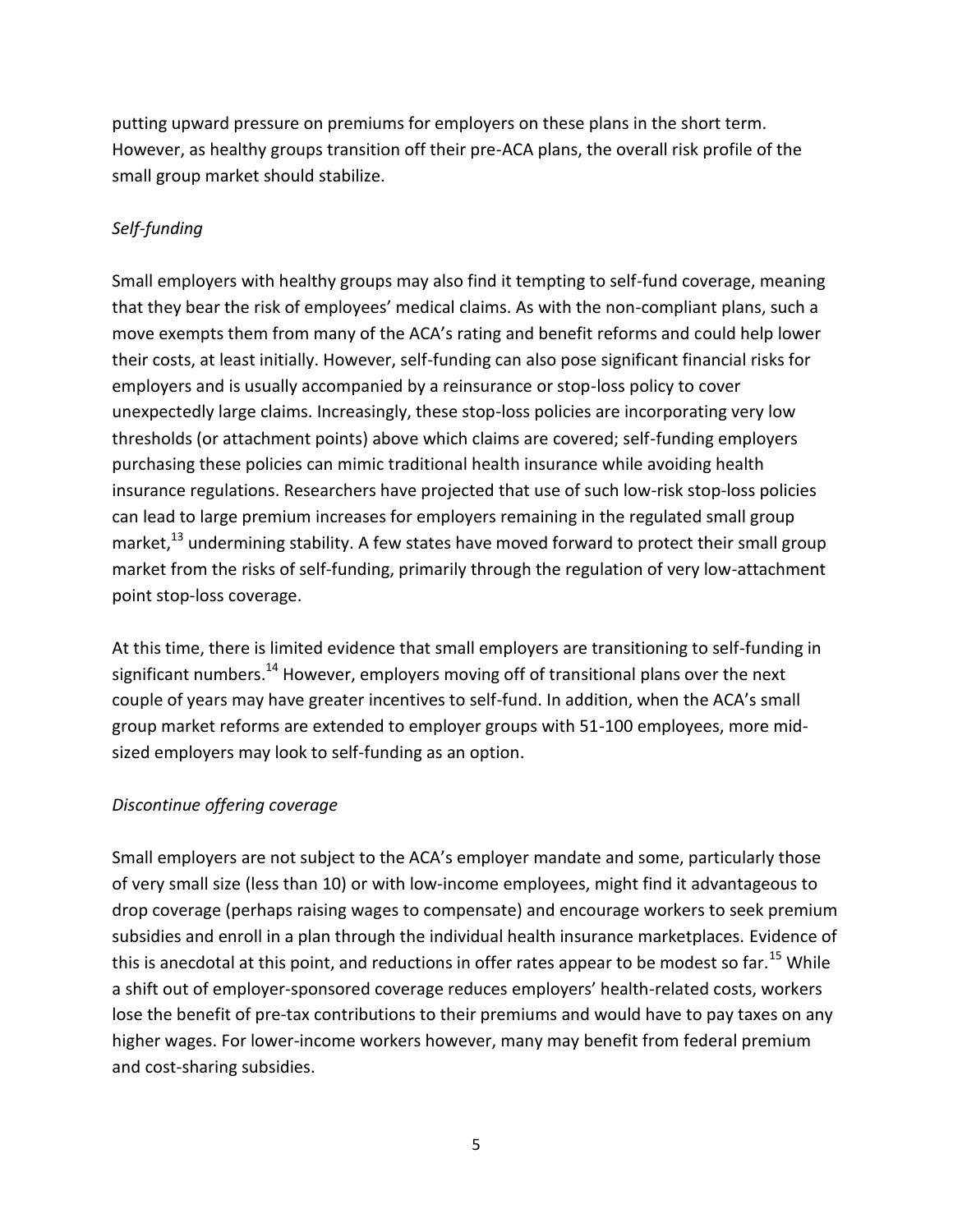### *What has worked, what hasn't worked, and what policy recommendations do you have for the Committee?*

### What's Working

All employers, including small employers, are benefiting from the unprecedented slowdown in health care cost growth. Since the ACA was passed, we have seen the slowest growth in health care prices in 50 years. And the three slowest years of growth in real per capita national health expenditures on record were 2011, 2012, and 2013. In employer-based coverage, the average annual family premium was approximately \$1800 lower in 2014 than it would have been if premium growth since 2010 had matched the 2000-2010 average rate of growth.<sup>16</sup>

Employers – and their employees – are also benefiting from the ACA's prohibition on discrimination due to pre-existing conditions. No longer can an insurer refuse to cover the care for a new employee because he or she had a medical condition before being hired. Nor can those small employers with a higher proportion of older workers or women be charged a higher premium than competitors with a younger or predominantly male workforce. And small employers no longer have to worry that an employee with cancer, or a difficult pregnancy, will cause their premiums to spike.

For those many small employers who have not been able to offer their workers coverage, they now know there is a viable, high quality alternative coverage option for their employees. Whether through the ACA's health insurance marketplaces or in states adopting the Medicaid expansion, many lower-wage employees may be able to find affordable coverage for themselves and their dependents for the first time. Even when they cannot afford to offer coverage to their workers, small business employers know that health coverage is critical to maintaining a healthy and productive workforce.

### *What is not working*

Without question, the SHOP exchanges have been slow to get off the ground. At this time, they are not able to provide a sufficient "value add" to convince small employers – and (more importantly) their brokers – that a move to a SHOP exchange is worthwhile. Premiums for the same plans inside and outside the SHOP are required under the ACA to be the same, and as noted previously, the small business tax credits are narrowly drawn and difficult to apply for. As a result, the SHOP has not been able to offer small businesses a price advantage. Perhaps even more challenging, the commissions for brokers inside and outside the SHOP are the same, yet enrolling a business in the SHOP currently takes more time than direct enrolling them with an insurer. As a result, brokers have no financial incentive to propose SHOP as an option to their clients.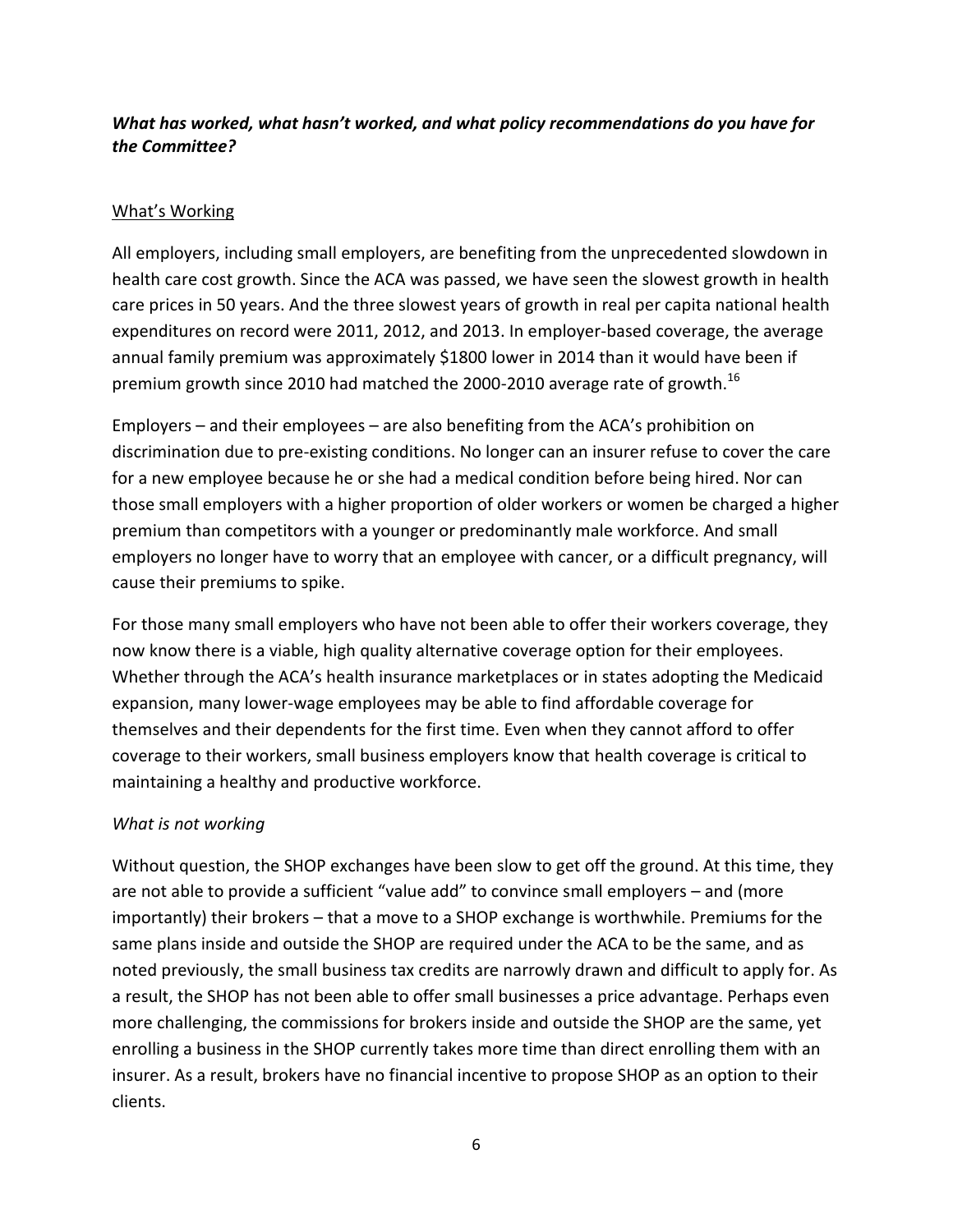#### *Policy recommendations*

- 1) Discourage self-funding among employers with fewer than 50 employees. Allowing healthy and younger small groups to self-fund will cause adverse selection and premium increases for those employers in the regulated small group market. Yet insurers are increasingly using low-attachment point stop-loss packages to entice smaller and smaller groups to self-fund (knowing they can dump them back into the small group market if their risk deteriorates). Such products make a farce out of the term "selffunded." When a product looks, acts and breathes like health insurance, it should be regulated as such. Congress should define "self-funding" to exclude these lowattachment point products.
- 2) Encourage the administration to delay implementation of the ACA's requirement that employer groups of 51-100 become part of the small group market, and commission a study of the potential benefits and risks of such a change. While some employer groups will undoubtedly benefit from the small group market insurance reforms, the most immediate concern is that premiums for younger, healthier groups of this size could face a significant premium increase. Over the longer term, some of these mid-sized groups could face a greater incentive to self-fund, leaving sicker, older groups in the traditionally regulated small group market. At a minimum, policymakers need better data about the impact of this policy change.

Thank you Mr. Chairman, Senator Sanders and members of the subcommittee for the opportunity to join this discussion today.

[http://www.urban.org/UploadedPDF/413273-Monitoring-the-Impact-of-the-Affordable-Care-Act-on-](http://www.urban.org/UploadedPDF/413273-Monitoring-the-Impact-of-the-Affordable-Care-Act-on-Employers.pdf)[Employers.pdf.](http://www.urban.org/UploadedPDF/413273-Monitoring-the-Impact-of-the-Affordable-Care-Act-on-Employers.pdf) (Derived from Medical Expenditure Panel Survey–Insurance Component (MEPS-IC) summary tables, AHRQ 2002–12).

 $\overline{a}$ 

<sup>&</sup>lt;sup>1</sup> Blavin F, Garret B, Blumberg L, Buettgens M. *Monitoring the Impact of the Affordable Care Act on Small Employers: Literature Review*, October 2014 (Washington, DC). Available at

 $2$  42 U.S.C. §18031(b)(1)(B) (2010).

<sup>&</sup>lt;sup>3</sup> Kingsdale J, How Small-Business Health Exchanges Can Offer Value to Their Future Customers – And Why They *Must*. Health Aff (Millwood). 2012;31(2):275-283.

<sup>4</sup> U.S. Government Accountability Office, *Small Business Health Insurance Exchanges: Low Initial Enrollment Likely due to Multiple, Evolving Factors*, Nov. 2014 (Washington, DC). Available at [http://www.gao.gov/assets/670/666873.pdf.](http://www.gao.gov/assets/670/666873.pdf)

<sup>5</sup> Blumberg LJ, Rifkin S, *Early 2014 Stakeholder Experiences with Small-Business Marketplaces in Eight States*, August 2014 (Washington, DC). Available at [http://www.urban.org/UploadedPDF/413204-Early-2014-Stakeholder-](http://www.urban.org/UploadedPDF/413204-Early-2014-Stakeholder-Experiences-with-Small-Business-Marketplaces-in-Eight-States.pdf)[Experiences-with-Small-Business-Marketplaces-in-Eight-States.pdf.](http://www.urban.org/UploadedPDF/413204-Early-2014-Stakeholder-Experiences-with-Small-Business-Marketplaces-in-Eight-States.pdf)

 $^6$  U.S. Department of Health and Human Services, Center for Consumer Information and Insurance Oversight, Small Business Health Options Program (SHOP) (Washington, DC). Available at [http://www.cms.gov/CCIIO/Programs](http://www.cms.gov/CCIIO/Programs-and-Initiatives/Health-Insurance-Marketplaces/2015-Transition-to-Employee-Choice-.html)[and-Initiatives/Health-Insurance-Marketplaces/2015-Transition-to-Employee-Choice-.html](http://www.cms.gov/CCIIO/Programs-and-Initiatives/Health-Insurance-Marketplaces/2015-Transition-to-Employee-Choice-.html) (accessed February 12, 2015); *see also* Dash SJ, Lucia KW, and Thomas A, *Implementing the Affordable Care Act: State Action to Establish*